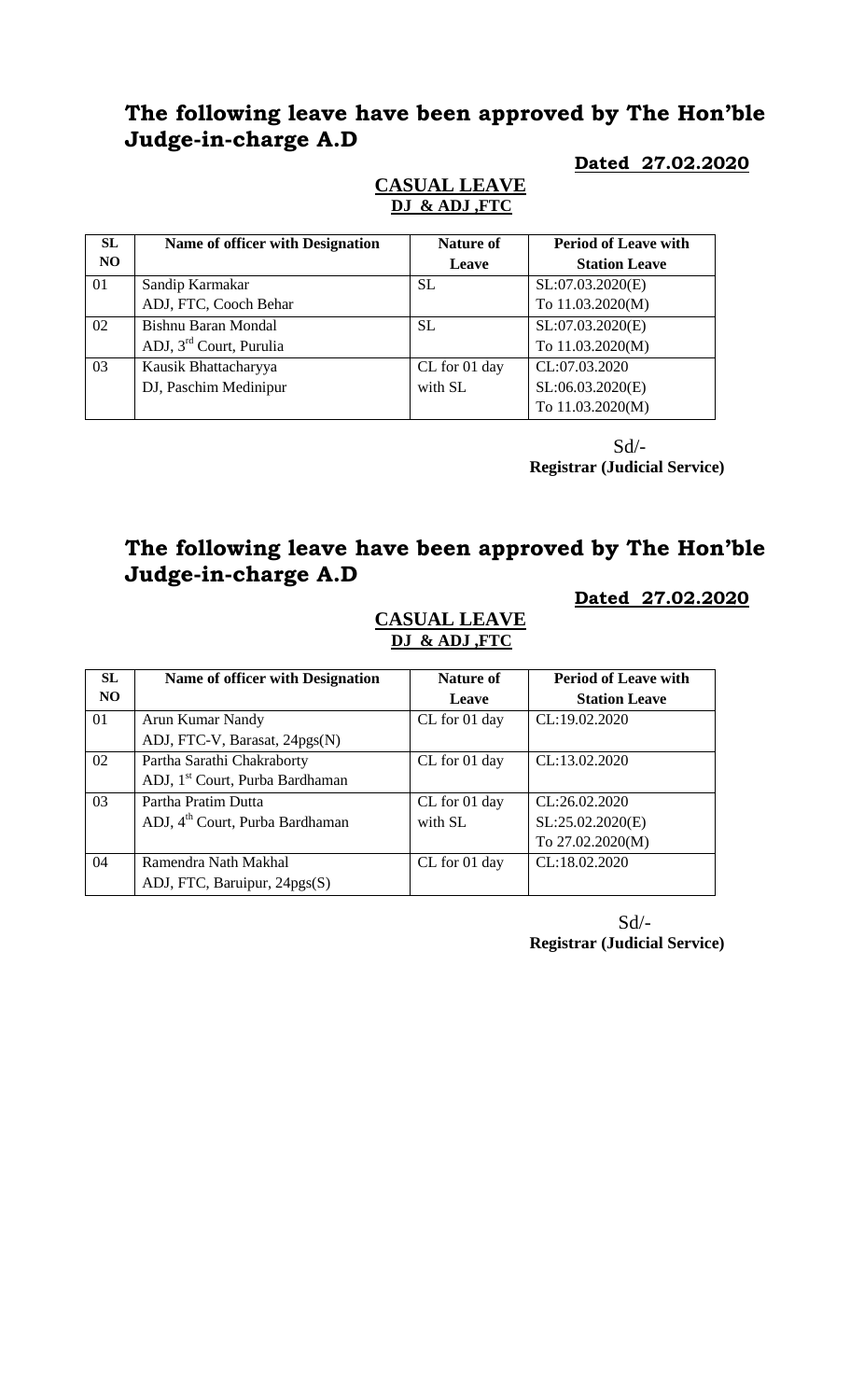# *The following leave have been approved by the Hon'ble Judge-in-Charge A.D.*

 **Dated : 27.02.2020**

### **DJ/ADJ**

| SL<br><b>NO</b> | Name of officer with                                                         | <b>Nature of Leave</b>                         | <b>Period of Leave with Station Leave</b> |
|-----------------|------------------------------------------------------------------------------|------------------------------------------------|-------------------------------------------|
|                 | <b>Designation</b>                                                           |                                                |                                           |
| 01.             | Sri Dharani Adhikary                                                         | Earned Leave for 06 days                       | From 02.03.2020 to 07.03.2020             |
|                 | ADJ, 1 <sup>st</sup> Court, Suri,                                            |                                                |                                           |
|                 | <b>Birbhum</b>                                                               |                                                |                                           |
| 02.             | Sri Somesh Prasad Sinha<br>ADJ, 1 <sup>st</sup> Court, Cooch<br>Behar (NDPS) | Paternity –cum-child care<br>leave for 20 days | From 11.03.2020 to 30.03.2020             |

### **ADJ, FTC/ CJ(SD)**

| <b>SL</b><br>N <sub>O</sub> | Name of officer with<br><b>Designation</b>          | <b>Nature of Leave</b>   | <b>Period of Leave with Station Leave</b> |
|-----------------------------|-----------------------------------------------------|--------------------------|-------------------------------------------|
| 03.                         | Smt. Asima Pal<br>ADJ, FTC-I, Alipore, 24<br>Pgs(S) | Earned Leave for 03 days | From 02.03.2020 to 04.03.2020             |
| 04.                         | Smt. Mandakranta Saha,<br>ADJ, FTC-II, Malda        | Earned Leave for 03 days | From 11.03.2020 to 13.03.2020             |

### **JM**

| SL<br>N <sub>O</sub> | Name of officer with<br><b>Designation</b>                           | <b>Nature of Leave</b>   | <b>Period of Leave with Station Leave</b> |
|----------------------|----------------------------------------------------------------------|--------------------------|-------------------------------------------|
| 05.                  | Smt. Pragyamita Sen<br>Sarkar, JM, $3rd$ Court,<br>Krishnagar, Nadia | Earned Leave for 05 days | From 28.02.2020 to 03.03.2020             |

### **CJ(JD)**

| SL<br>N <sub>O</sub> | Name of officer with<br><b>Designation</b>                                          | <b>Nature of Leave</b>   | <b>Period of Leave with Station Leave</b> |
|----------------------|-------------------------------------------------------------------------------------|--------------------------|-------------------------------------------|
| 06.                  | Smt. Erina Chatterjee,<br>$\big $ CJ(JD), 1 <sup>st</sup> Court, Purba<br>Bardhaman | Earned Leave for 06 days | From 18.03.2020 to 23.03.2020             |

Sd/- **Registrar (Judicial Service)**